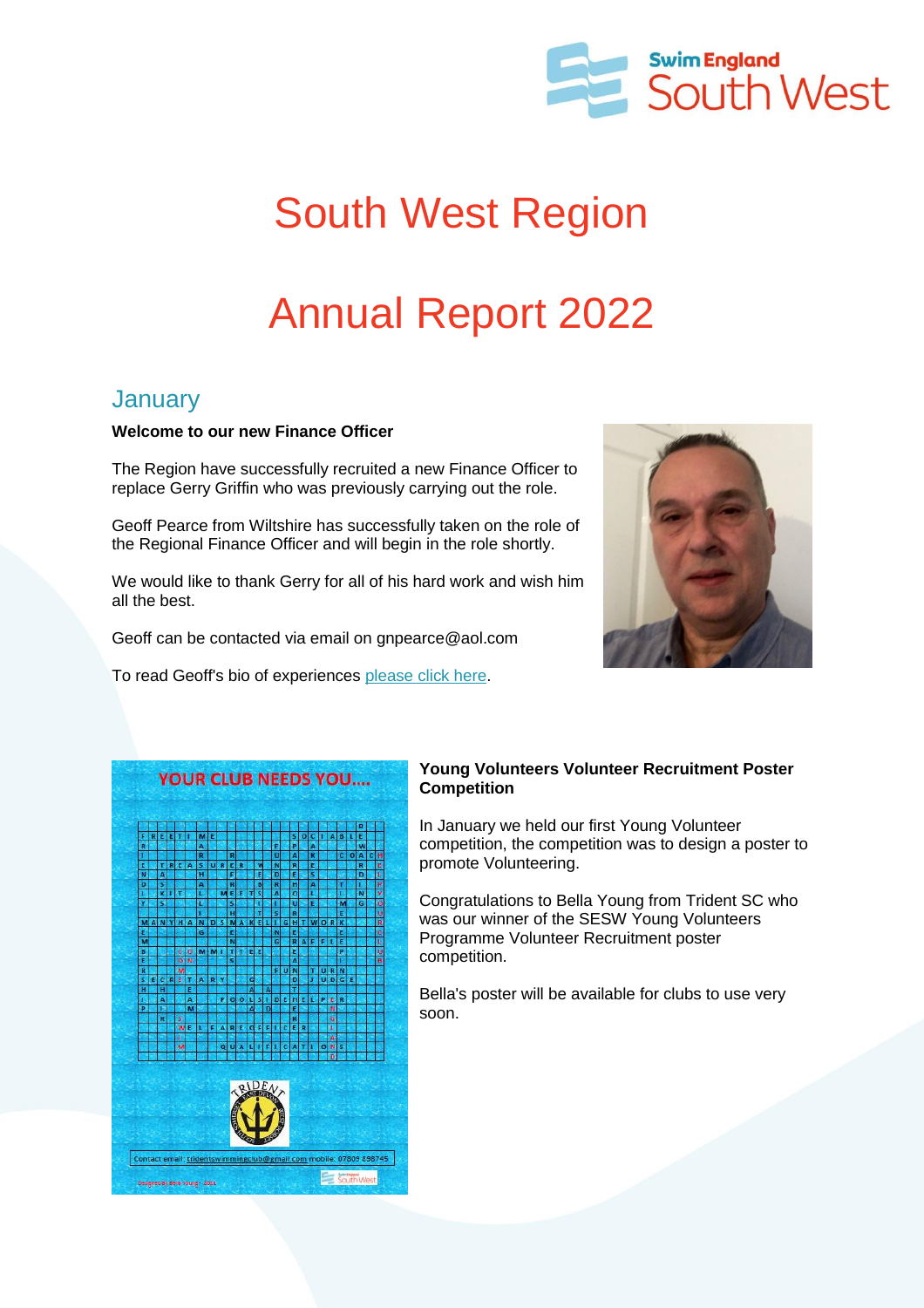## **February**

#### **Para Swimming Regional Training Day**

The Para Swimming Regional Training day was held at Taunton School on Saturday 22nd January from 12 to 430pm.

11 swimmers attended the session and were split into 4 groups which were led by the following coaches: Lead Coach James Richards (Gloucester City); Development Coach Catherine Ralph (Carrick Masters); Skills Coaches Adam Clarkson (Exeter City), Craig Skinner (Gloucester City) and Neil Hamp (Swim Bournemouth).

In the pool the swimmers had a 90 minute session which covered aquatic alignment, stroke drills and progressions with a focus on developing skills. Throughout the session the swimmers were asked to think about and feedback on their performance. The swimmers were asked 'can you feel a difference', 'how can you improve' and 'what are you learning'.

The pool session was followed by a classroom workshop on the topic of nutrition, in which the swimmers showed great interest.

The overall feedback from the swimmers was that it was a great day at a great venue. Both the facilities and access to the venue were good.

While parents/guardians were not able to attend the pool sessions, they were able to sit in on the nutrition session.

#### **SW Officials attend the British Para Swimming International Meet.**

Three SW referees were appointed for the BPSIM (incorporating the first of the 2022 World Para Swimming series), in Aberdeen.

Despite the forecasted weather warning Sue Gabriel (North Cornwall Dragons), Dave Jones (Wroughton ASC) and Nicky Vause (Norton Radstock SC) all made their flights.

This year's event attracted a reduced entry however the performances were outstanding; with British and World records tumbling.

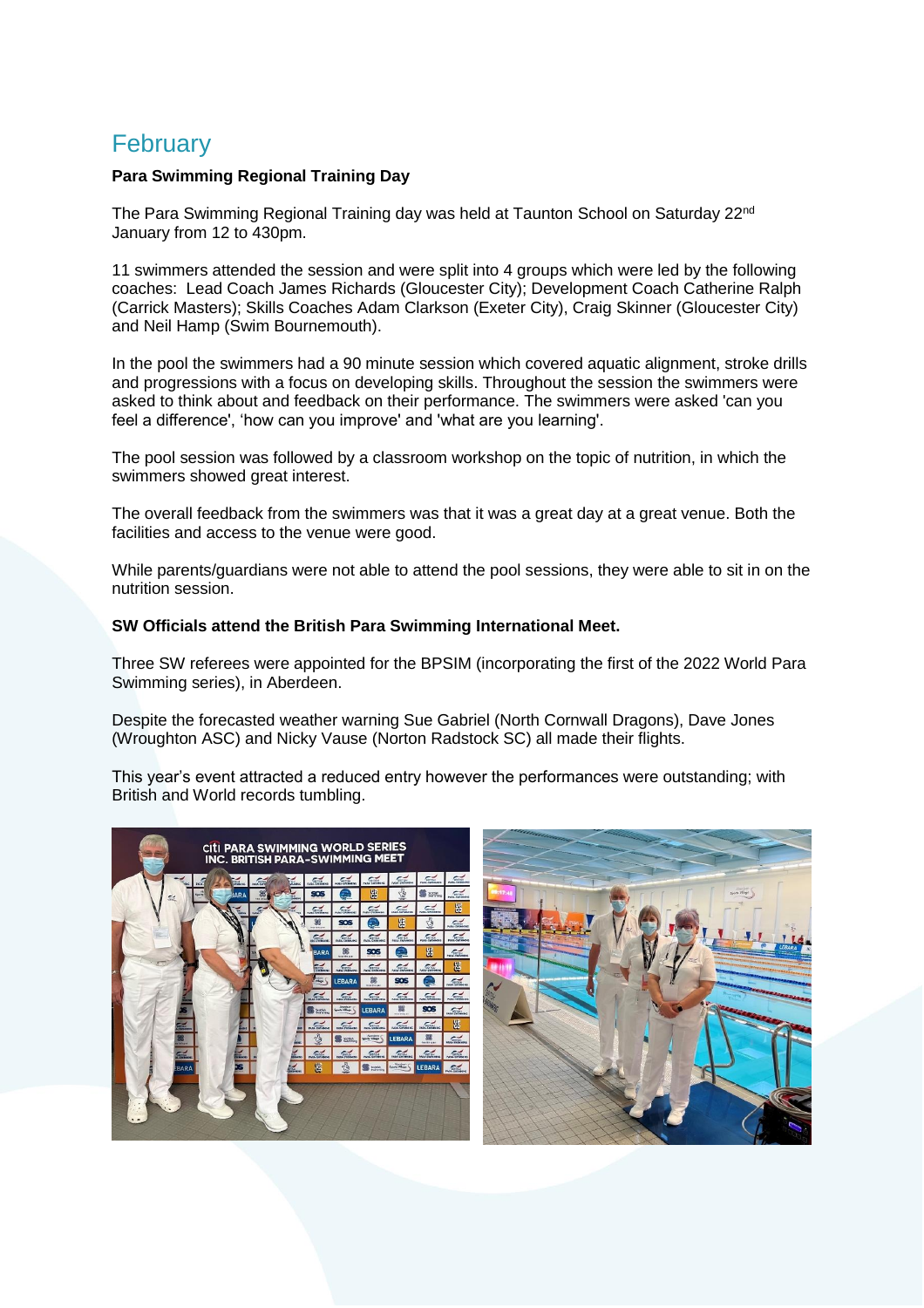## March

#### **Water Polo Host their First Regional Training of 2022**

South West Water Polo hosted their first Regional Training session of 2022. This was a four hour session which included strength and conditioning, tactical and pool sessions.

This event was attended by over 100 players from across the Region.

During this session the selections for both the boys and girls u18 teams for the upcoming Inter Regional Competitons.

There was also a selection for the u16 teams which will be playing in the friendly tournament ahead of their Inter Regional Tournament in June and July.



#### **St Austell Sharks Stands by Ukraine with a Charity Swim**

St Austell Sharks Swimming Club wanted to pull together as a club to raise some money to donate towards the DEC Ukraine appeal.

On 22nd March all of the swimmers attempted to swim from Polkyth Leisure Centre – the club's home pool – to the Sports Palace Kyiv. This is a total of approximately 1827 miles, the swimmers completed 1m for every mile in distance.

Natasha Coon, club Chair said; 'Well done to our swimmers who completed a charity swim to raise funds for the Ukraine. We are all very proud of you.

We raised an amazing total of £1630 (including gift aid). This was fantastic and we are so grateful to everyone who contributed.

The children were all treated to 'Ukranian' cup cakes after their mammoth effort, courtesy of one our parent helpers'

Well done to all those involved what a great fundraising effort.